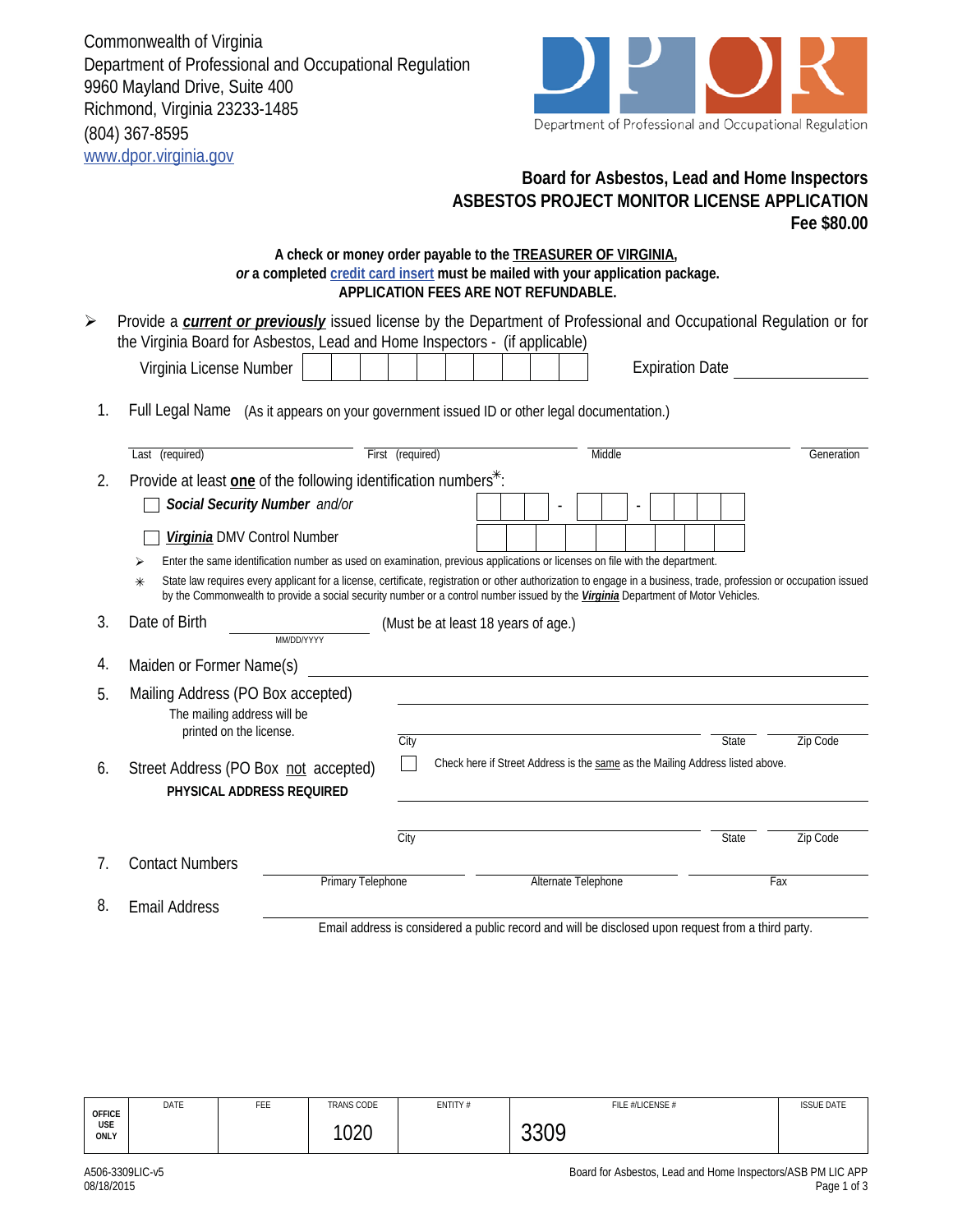- 9. *Asbestos Project Monitor* Provide the following information for Training, Education and Experience:
	- A. Which of the following training have you completed to qualify for this license type?
		- Hold a current Certification by EPA as an Asbestos Project Designer or Asbestos Supervisor and successful completion of Board approved Asbestos Project Monitor training program (16 hours)
		- Successful completion of a Board approved Asbestos Project Monitor training program (40 hours)  $\mathbf{I}$ *Required Attachments: Attach a copy of training course completion certificate showing successful completion of program.*
	- Have you completed 160 hours of experience in performing Asbestos project monitoring through field work on project sites? B.

| ۰.<br>× | ___ |
|---------|-----|
|         |     |

- If yes, complete an *Asbestos Project Monitor Work Experience Log*. Yes  $\Box$
- 10. Do you hold a current or expired environmental remediation license, certification or registration issued by any jurisdiction (excluding Virginia)?

Yes  $\Box$  If yes, complete the following table and attach an original Certification of Licensure/Letter of Good Standing<sup>®</sup> from each jurisdiction.

| State/Jurisdiction | License, Certification or Registration Number | <b>Expiration Date</b> |
|--------------------|-----------------------------------------------|------------------------|
|                    |                                               |                        |
|                    |                                               |                        |
|                    |                                               |                        |

- Certifications of Licensure/Letter of Good Standing, prepared by the state board or regulatory body must include: 1) the license/ certification/registration number; 2) the initial date of licensure; 3) the expiration date of the license or renewal fee; 4) the means of obtaining licensure (i.e. exam, reciprocity, etc.) and 5) all closed disciplinary actions resulting in a violation or undetermined finding.  $\bullet$
- 11. Have you ever been subject to a **disciplinary action** taken by any (including Virginia) local, state or national regulatory body?
	- No  $\Box$

 $Yes \Box$  If yes, complete the Disciplinary Action Reporting Form.

- Have you ever been convicted or found guilty, regardless of the manner of adjudication, in any jurisdiction of the United States of any **felony**? *Any plea of nolo contendere shall be considered a conviction.* 12.
	- No
	- Yes  $\Box$ If yes, complete the Criminal Conviction Reporting Form.
	- B. Have you ever been convicted or found guilty, regardless of the manner of adjudication, in any jurisdiction of the United States of any **misdemeanor**? *Any plea of nolo contendere shall be considered a conviction.*
		- No  $\Box$

Yes  $\Box$ If yes, complete the Criminal Conviction Reporting Form.

- 13. By signing this application, I certify the following statements:
	- I am aware that submitting false information or omitting pertinent or material information in connection with this application will delay processing and may lead to license revocation or denial of license.
	- I will notify the Board of any changes to the information provided in this application prior to receiving the requested license, certification, or registration including, but not limited to any disciplinary action or conviction of a felony or misdemeanor (in any jurisdiction).